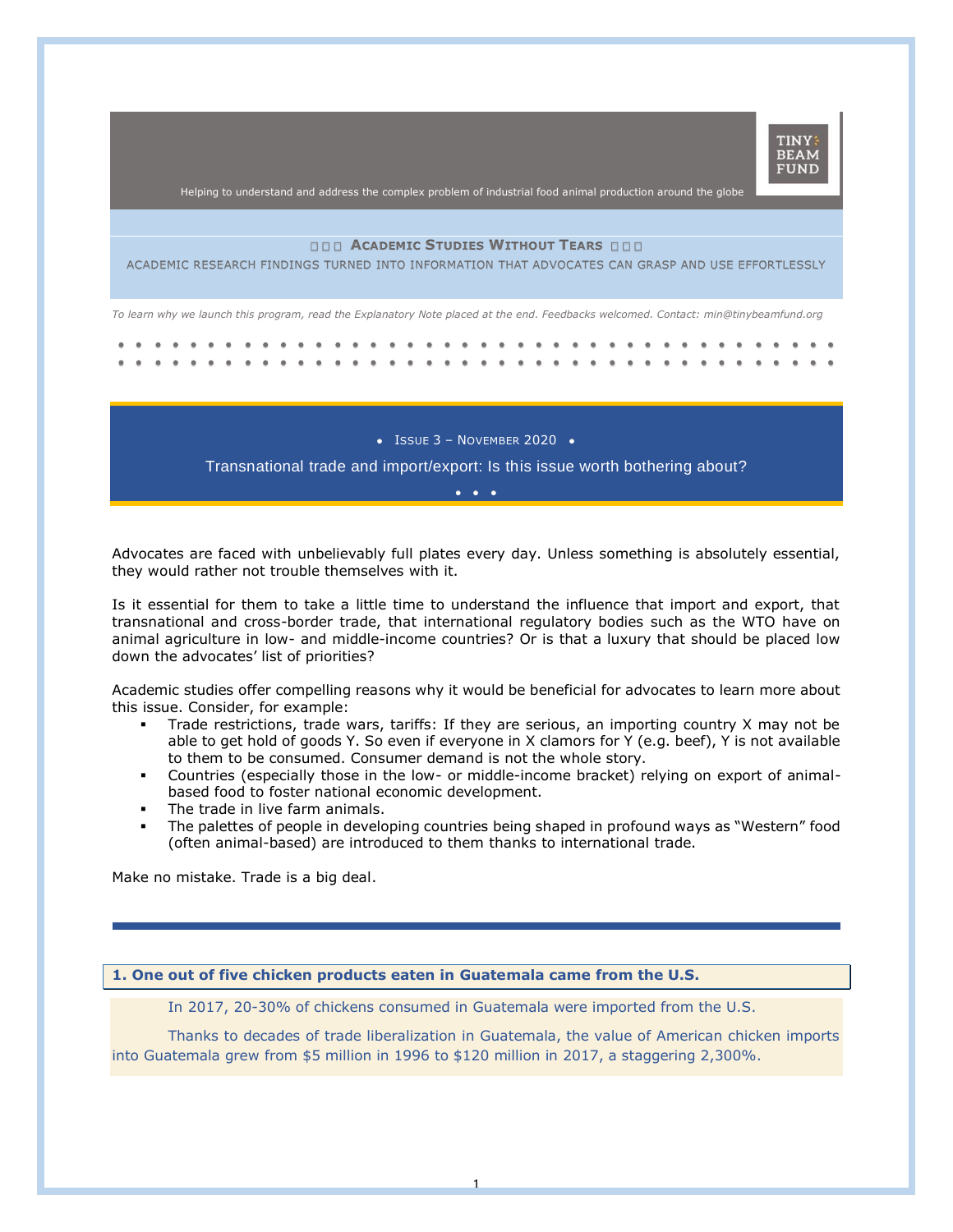Cross-border trade is responsible for supplying Guatemalans with poultry products, which arrive as: 1) regulated imports, mainly from the U.S. ; 2) unregulated influx from neighboring countries such as Mexico.

Compared with similar countries, Guatemala's increase in imports and per capita consumption of poultry is much larger because starting in 1997 it has progressively increased import quotas and reduced tariffs.

#### A bit more info:

- "Trade policy has played a large role in shaping poultry availability and consumption in Guatemala. The United States is a major chicken trading partner of Guatemala, especially since the 1996 Peace Accords, which were accompanied by the trade liberalization policies of:
	- 1) Increased quotas and lowered tariffs that augmented fresh and frozen poultry imports;
	- 2) Lowered trade barriers to the import of yellow feed corn for use by domestic industrial poultry producers;
	- 3) Reduced barriers to investments that stimulated processed food industries, including those using poultry ingredients."
- "In 2017, five years ahead of schedule, Guatemala eliminated all tariffs on imported frozen chicken-leg quarters, which are a byproduct of breast production in the U.S."
- "This trade is possible partly because chicken production in the United States is highly subsidized, so the sector can export cheap poultry around the world. Dollar for dollar, chicken can cost less in the United States than in Guatemala."

Fenton, Ioulia. *Changing chicken in Guatemala: Relevance of Poultry to Income Generation, Food Security, Health, and Nutrition*. Tiny Beam Fund, 20 Apr. 2020. https://doi.org/10.15868/socialsector.36569

• • •

### **2. Transnational trade's impact on people's diet and food choices: A tale of three countries**

MEXICO: A case can be made that NAFTA ruined the health of people in Mexico. It brought industrial agriculture and food processing to the country. It caused the price of tortillas to increase and that of meat and products made from high fructose corn syrup to decrease. The result was an epidemic level of obesity and chronic diseases. To take this one step further, it has been argued that trade, government policies, and corporate marketing of unhealthy food are to blame and should be the focus of attention – *not* the food choices of individuals in Mexico.

KENYA: Big Food has landed in Kenya. (Big Food refers to "multinational food and beverage companies with huge and concentrated market power".) It arrived courtesy of international trade arrangements. But government policies have played a role in preventing it from wrecking total havoc with Kenyans' dietary patterns.

INDIA: The rise in meat consumption in rural India can be traced back to the country's 1991 trade reform and liberalization. People began to acquire a taste for meat which was made much more accessible to them, and they consumed less cereals and micronutrients. Rates of obesity and diet-related diseases subsequently increased.

O'Neill, K. "Big Food without Big Diets? Food Regimes and Kenyan Diets." *Critical Public Health* 25, no. 3 (May 27, 2015): 265–279. doi: 10.1080/09581596.2015.1007922

Law, Cherry. "Unintended Consequence of Trade on Regional Dietary Patterns in Rural India." *World Development* 113 (2019): 277–293. doi: 10.1016/j.worlddev.2018.09.014

• • •

Gálvez, Alyshia. *Eating NAFTA: Trade, Food Policies, and the Destruction of Mexico*. University of California Press, 2018. ISBN: 9780520291812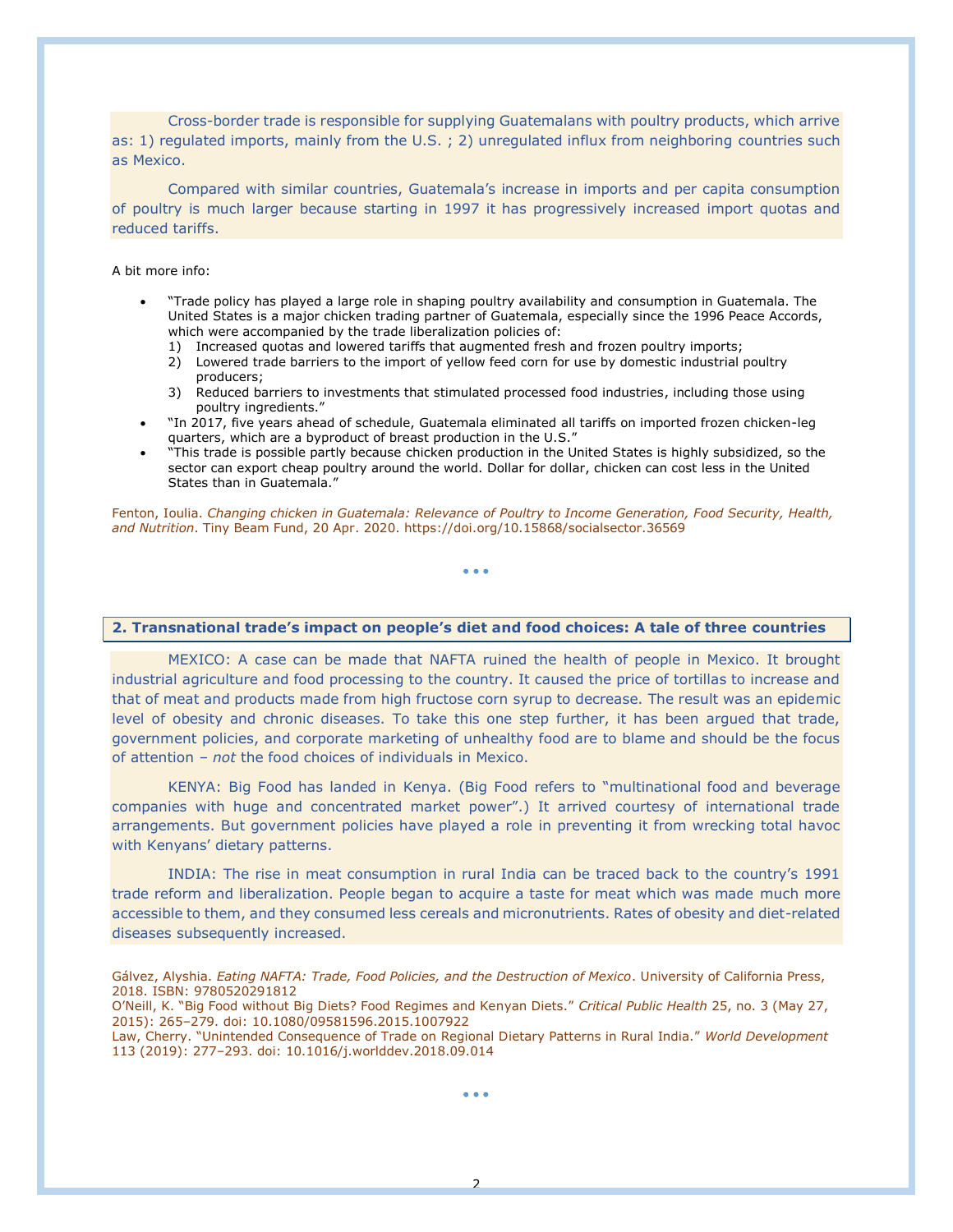# **3. Food is "weaponized" by Beijing against the U.S. in ongoing trade war**

Anyone doubting the impact trade has on the supply/production and demand/consumption of meat, fish, grains, and other food products is invited to take a look at the ongoing U.S-China trade war.

In this fight, not only is "food power" displayed in all its glory, it reveals the dynamics in global food trade that shapes what kinds of food get produced, how and where they are produced, and what people get to eat.

Question: Why does China think it has the upper hand in this food trade war?

Answer: "Since emerging as the leading food importer, China has successfully tipped the food power balance in its favor through overseas agricultural investment, import diversification, and cultivation of its own global agribusiness."

A LOT more info:

- ". . . the United States had enjoyed substantial food power against China when the country was among the poorest in the world. However, the food power enjoyed by the United States against China has gradually waned in recent years as China has emerged as a major industrial power. Three key factors account for this decline."
- "First, even though China has become the largest agricultural importer in the world, its domestic production has experienced incredible growth over the past decades, making it an agricultural and food powerhouse in its own right. . . . the country's agricultural production increased dramatically from 1979 to 2018. China's cereal (rice, wheat, and corn) production nearly doubled during the period, and increases in the production of meat (pork, beef, and mutton) and aquatic products were even more remarkable growing by nineteen times and seven times, respectively."
- "Second. . . . While the United States is still the largest agricultural exporter, it no longer holds the dominant position because of the rise of other exporters, including the European Union, Brazil, Argentina, and Russia."
- "Third, the United States' leverage on soybean exports, which have long been considered the Achilles heel of China's food security, has been gradually diminishing as well."
- ". . . China has taken four key steps to tip the balance of food power in its favor*.* First, China has made overseas agricultural investment a key measure to safeguard its food security and strengthen its food power. . . . *Chinese officials have reiterated many times that Chinese investment in Africa and other developing countries is not about producing food for China but about boosting local production so that these countries will import less food and become self-sufficient. . . . Less competition for food imports leads to demand concentration in the global food market, thereby enhancing China's food power as the biggest importer.*" [italics added by Tiny Beam Fund]
- "Second, China has pursued an import diversification strategy. Such diversification involves the import of various agricultural and food products via multiple channels, regions, and approaches. To date, China has signed more than 120 bilateral and multilateral agreements on food trade and agriculture cooperation with over 60 countries and international organizations. Its objective is to reduce the risks caused by overdependence on the United States for food supply."
- "Third, . . . China has also been committed to creating its own global agribusinesses to strengthen its control over food supply beyond the country's borders as its dependence on the global food market grows. In addition to domestic consolidation, a common approach taken by both state-owned agribusinesses (such as COFCO and Beidahuang Group) and private "dragon head enterprises" (such as the WH Group and the New Hope Group) for global expansion is overseas mergers and acquisitions (M&A). Over the past decade, there has been a large increase in China's overseas agriculture-related M&A, which totaled \$69 billion between 2010 and 2019. Among these deals, the most well-known is ChemChina's \$44 billion purchase of Swiss pesticides and seeds giant Syngenta. . . . The second-largest deal is the WH Group's \$7.1 billion acquisition of U.S.-based Smithfield Foods, the world's largest pork producer. China's agricultural-related M&A has mostly targeted established agribusinesses in developed countries, with the dual aim of acquiring the scientific know-how needed to improve domestic food production and quickly expanding the global reach of Chinese agribusiness."
- "Fourth, China has also taken efforts to weaken the "action independence" of the United States.Through buying Smithfield Foods in 2014 and Clougherty Packing in 2017, the WH Group is now handling U.S. pork exports to China. . . . In late December 2017, China's largest state-owned agribusiness COFCO and U.S. farm cooperative Growmark reached an agreement that gives COFCO more direct access to Growmark's food supplies. In addition, COFCO also acquired a terminal in St. Louis. . . ."

Zhang, Hongzhou. "The U.S.-China Trade War: Is Food China's Most Powerful Weapon?" *Asia Policy* 15, no. 3 (July 2020): 59–86. doi: 10.1353/asp.2020.0044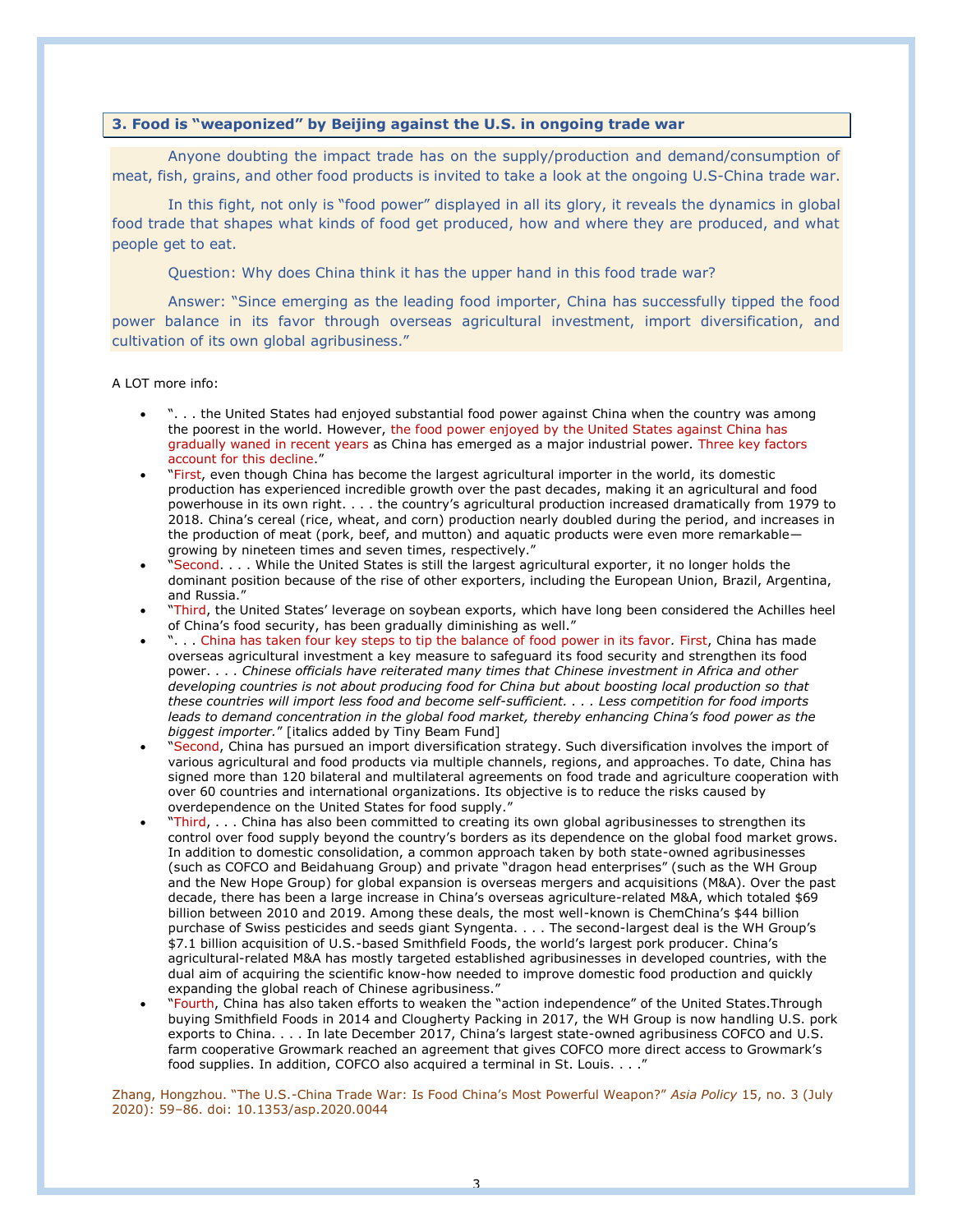# **4. How does Russia's love to export agricultural products to China get thwarted? Let me count the ways**

Here's a good illustration of the benefits of "free trade" as some people see them, and why they want trade liberalization. Without it, one could face barriers encountered by Russia when it tries to get a piece of the Chinese food and agriculture market.

Russia has competitive advantage over China in terms of arable land and water resources, and there are good reasons for Russia to think China would be an excellent export destination for its agricultural goods (e.g. Chinese duties are lower than those of the Eurasian Economic Union for meat products; Russian-Chinese Fund for Agro-Industrial Development in the Far East was set up in 2016).

But Russia found itself up against a range of obstacles which render exporting agricultural goods to China prohibitive or a nightmare, including: Widespread and high degree of protectionism targeting many Russian food products (e.g. sanitary restrictions requiring grains to be in bags rather than bulk; dairy and egg products are banned). And "numerous technical barriers, quality control standards, complicated customs' procedures, and special requirements for labeling and packaging".

Makarov, I.A. "Russian-Chinese Cooperation in Agriculture." *Problems of Economic Transition* 60, no. 4 (April 3, 2018): 286–306. doi: 10.1080/10611991.2018.1497276

**5. Brazil agribusinesses use the WTO to push their own global agricultural trade agendas and ambitions**

• • •

Agribusinesses in Brazil have transformed into a highly export-oriented sector in recent decades. The sector's success with "internationalizing" its domestic capital has helped it to become a powerful lobby that exerts substantial influence on the national government.

With their allies from the government, Brazilian agribusinesses often march aggressively into the WTO and get involved with dispute settlement and negotiations, with the sole aim of expanding markets for their own food and agriculture exports.

Hopewell, Kristen. "The Transformation of State-Business Relations in an Emerging Economy: The Case of Brazilian Agribusiness." *Critical Perspectives on International Business* 10, no. 4 (2014): 291–309. doi: 10.1108/cpoib-03- 2014-0019

• • •

### **6. Is this a good way to beat the WTO?: The case of farm animal welfare in EU-Brazil trade**

Getting farm animal welfare measures adopted in trade negotiations at the WTO is very challenging. The case of the EU-Brazil livestock trade seems to indicate there may be a workaround.

### *Dramatis personae:*

Actors speaking up for animal welfare [Group A]: EU Directorate-DGTrade; International Organization for Standardization (ISO); UN Food and Agriculture Organisation (FAO); European farmers and agri-cooperatives; European animal protection organizations.

4

• • •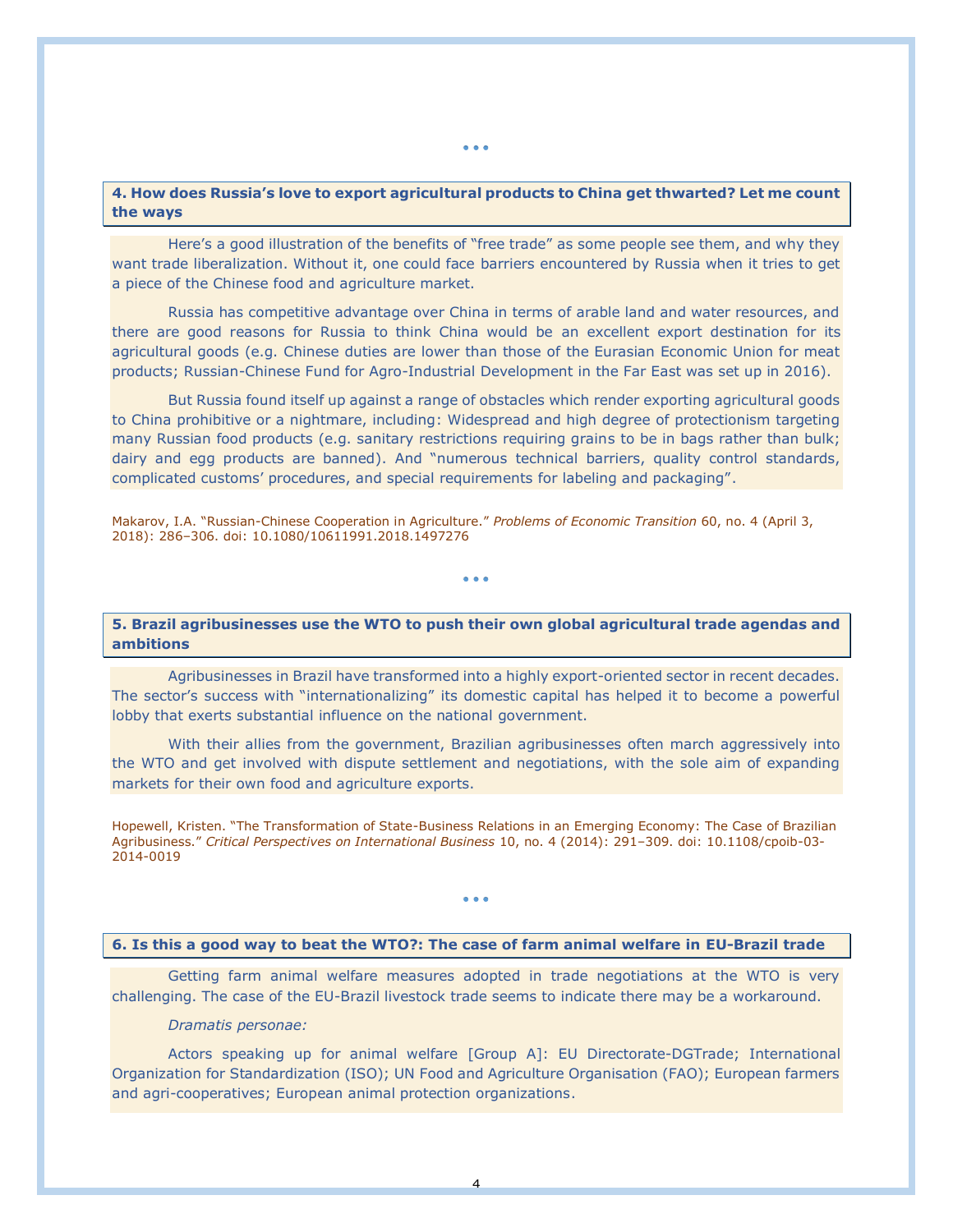Actors not keen on animal welfare [Group B]: Brazilian delegates to rounds of WTO trade negotiations (e.g. Doha round); Mercosur (a South American trade bloc); Department of Inspection of Products of Animal Origin (DIPOA) of the Brazilian Ministry of Agriculture.

Initiatives from Group A that paralleled but were not part of WTO formal negotiations have made it possible for the two groups to come to some alignment on improving farm animal welfare policies and practices in Brazil. Of great significance is Group A's use of "soft instruments such as knowledge sharing and private standards".

But there is some concern that the involvement of non-diplomatic and non-state actors in Group A and the use of private standards that circumvent the multilateral trading system may undermine trade relations in the long run, "which in turn hamper progress in animal welfare matters".

#### A bit more info:

- ". . . the EU Directorate-DGTrade is the authority within the European Commission to engage in international trade negotiations. Maintaining trade relations with other countries is within the exclusive jurisdiction of the Commission; individual Member States are not allowed to create trade policy on their own. As far as the protection of the welfare of animals is concerned, the general position of the Commission is that animal welfare is a legitimate non-tariff measure that must be addressed in the negotiation of trade agreements."
- "Originally an intergovernmental organisation exclusively dedicated to improving animal health by fighting animal diseases at the global level, OIE expanded its mandate to include animal welfare at the request of its Member Countries."
- ". . . OIE guidelines are currently being used as a basis for the development of the International Organization for Standardization (ISO) technical specification for animal welfare. ISO is an NGO with the national standards bodies of more than 160 countries as Members."
- ". . . programmes developed by FAO usually involve partnerships between governments, civil society representatives and the private sector. This is also the case for animal welfare capacity-building programmes, where local experts from different stakeholders are brought together to create mutual understanding on animal welfare issues."
- "The linkages providing opportunities for civil society actors to engage in the development and promotion of international animal welfare standards and guidelines . . . include the active participation of WSPA, an originally British organisation, in the Brazilian development of animal welfare policies and practices and the exchange of visiting professors and researchers between the European and Brazilian scientific institutions."
- ". . . important stand-alone channels, where the interaction between European and Brazilian actors does not rely on the common membership of Brazil and the EU . . . [One is] based on individual countries' compliance with the importing country's requirements for food safety and quality. The conformity assessment . . . is usually the responsibility of the veterinary services of the exporting country . . ."

Maciel, Carolina T., Arthur P. J. Mol, and Bettina B. Bock. "Paving the Way for Farm Animal Welfare in International Relations: An EU–Brazil Case Study." *Contemporary Politics* 21, no. 4 (October 2, 2015): 435–450. doi: 10.1080/13569775.2015.1013291

• • •

## **7. Is it religion or capitalism that drives up live farm animal trade?**

Live farm animal transport is often associated with demand for halal or kosher meat. But it is capitalism – in the form of open borders, absence of trade barriers, the application of division of labor and comparative advantage – that is the real driving force.

Data from 1998 – 2015 show that live farm animal trade intensified considerably after trade liberalization in Europe and the EU added more member states. For 2015, of the top 30 largest live animal trade flows (top ten each for bovine, pigs, and poultry), 19 flows were between EU countries, and none for a EU country to/from a country outside of the EU.

The same happened with NAFTA for live pigs from Canada to the U.S.